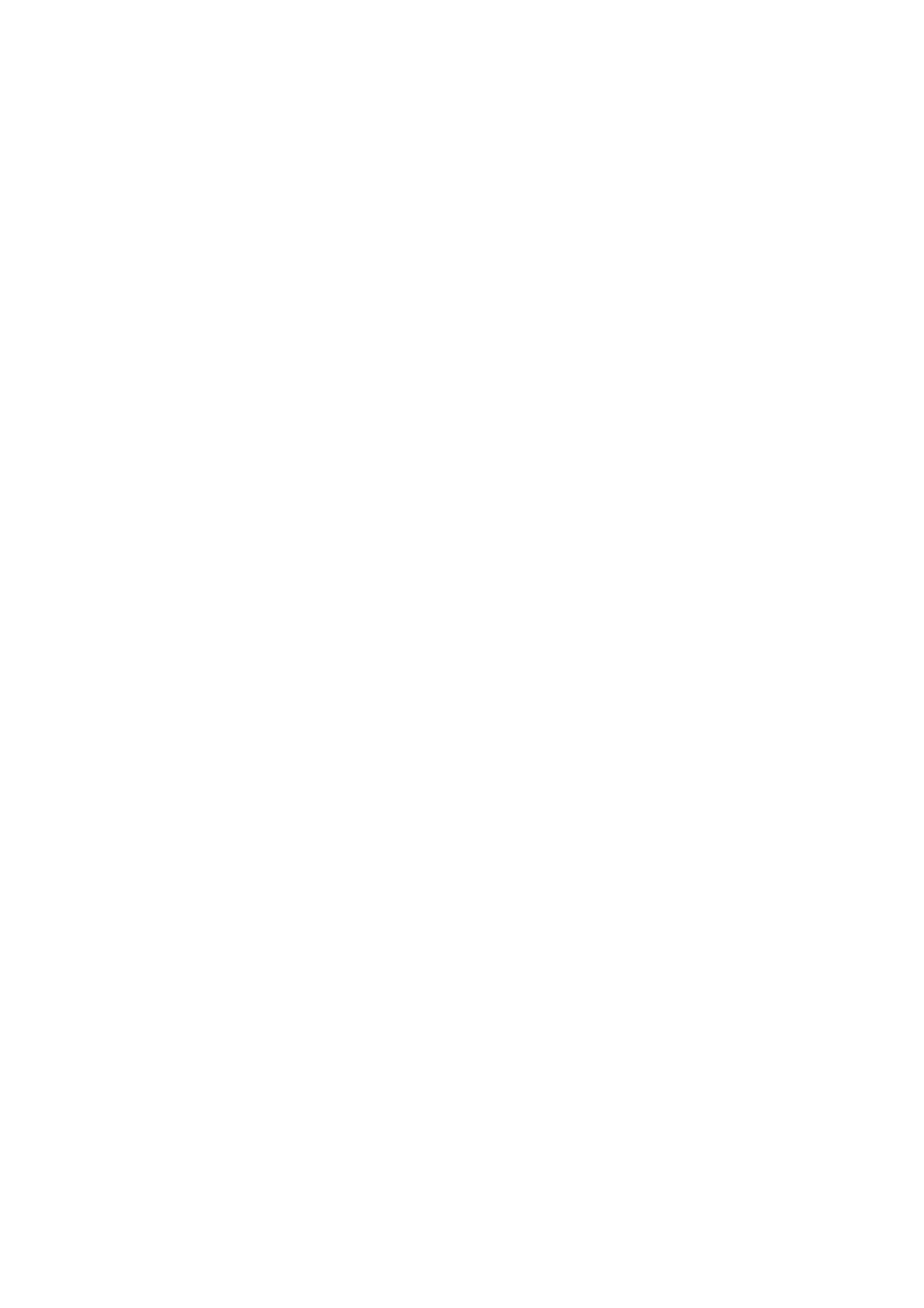

**October** 2002

**5654.0.40.001 Average Monthly Exchange Rates** EMBARGO: 11:30 AM (CANBERRA TIME) 4/11/2002

# **Average Monthly Exchange Rates**

**Cat. No. 5654.0.40.001**

**October 2002**

If you have an enquiries about these statistics, please contact: **Tom Coogan on ph: 02 6252 6976 fax: 02 6252 5380 email: tom.coogan@abs.gov.au**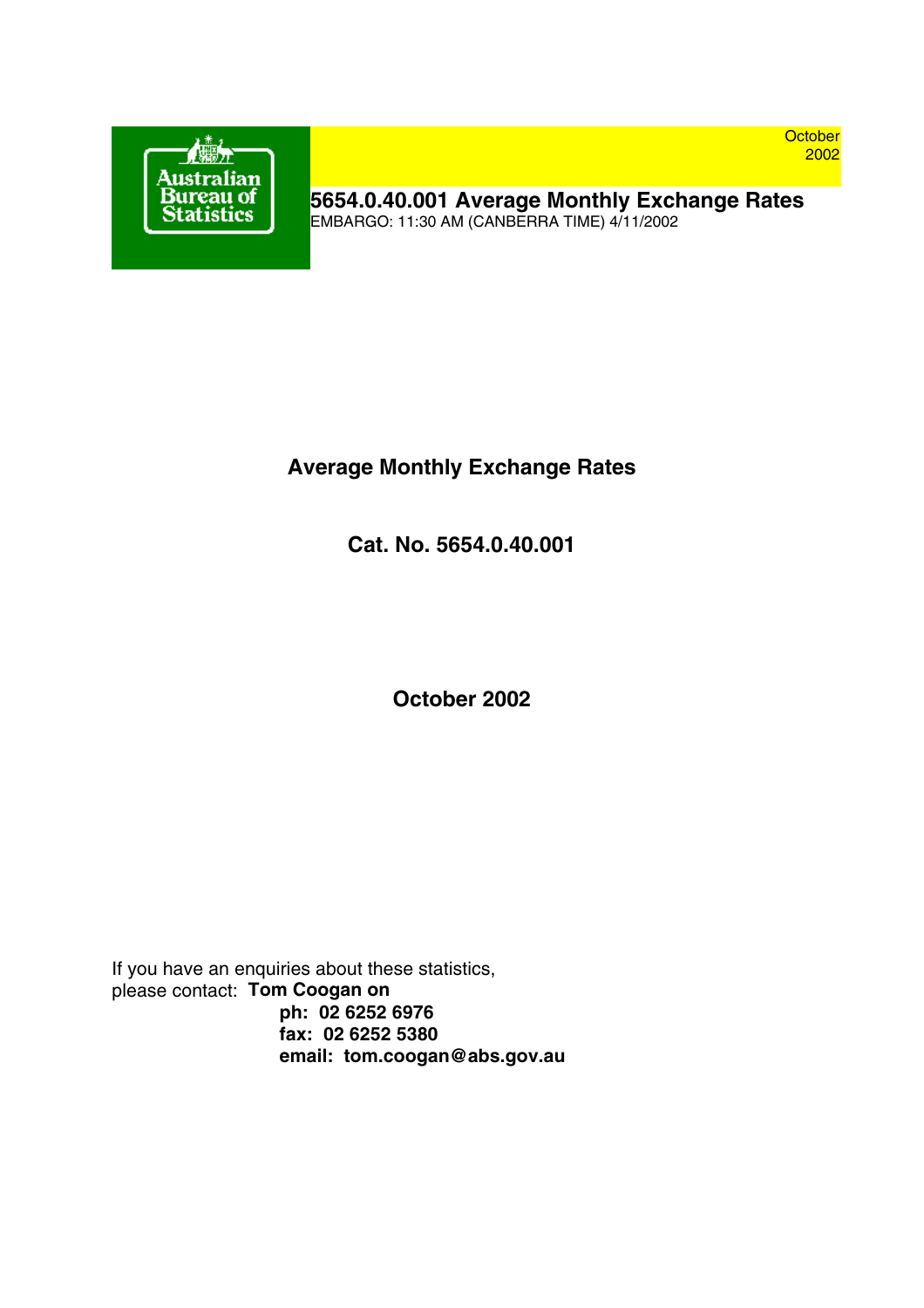

### **October** 2002

# **5654.0.40.001 Average Monthly Exchange Rates**

EMBARGO: 11:30 AM (CANBERRA TIME) 4/11/2002

*(Source: Commonwealth Bank of Australia)*

| <b>Average Monthly Exchange Rates: October 2002</b> |                                   |                |                                 |  |  |
|-----------------------------------------------------|-----------------------------------|----------------|---------------------------------|--|--|
| Country                                             | Currency                          |                | Bank buys* at - Bank sells at - |  |  |
|                                                     |                                   | -------------- | ------------                    |  |  |
| <b>USA</b>                                          | $$A1 = US Dollars$                | 0.5533         | 0.5470                          |  |  |
| UK                                                  | $$A1 = Pounds$                    | 0.3564         | 0.3489                          |  |  |
| EEC                                                 | $$AI = EUROS$                     | 0.5684         | 0.5529                          |  |  |
| Austria                                             | $$AI = Schillings$                | n.a.           | n.a.                            |  |  |
| Belgium                                             | $$A1 = Belqium Frances$           | n.a.           | n.a.                            |  |  |
| Canada                                              | $\texttt{SA1}$ = Canadian Dollars | 0.8773         | 0.8565                          |  |  |
| China                                               | $SA1 = Renminbi$                  | n.a.           | n.a.                            |  |  |
| Denmark                                             | $$AI = Kroner$                    | 4.2153         | 4.1057                          |  |  |
| Fiji                                                | \$A1 = Fiji Dollars               | n.a.           | 1.1591                          |  |  |
| Finland                                             | $$A1 = Markka$                    | n.a.           | n.a.                            |  |  |
| France                                              | $$A1$ = French Francs             | n.a.           | n.a.                            |  |  |
| Germany                                             | $$A1 = Deutschemarks$             | n.a.           | n.a.                            |  |  |
| Greece                                              | $$A1 = Drachmae$                  | n.a.           | n.a.                            |  |  |
| Hong Kong                                           | $$A1$ = HK Dollars                | 4.3566         | 4.2209                          |  |  |
| India                                               | $$AI = Rupees$                    | 26.5611        | 25.8130                         |  |  |
| Indonesia                                           | $$A1 = Rupiah$                    | n.a.           | n.a.                            |  |  |
| Italy                                               | $$A1 = Lire$                      | n.a.           | n.a.                            |  |  |
| Japan                                               | $$A1 = Yen$                       | 68.7904        | 67.2496                         |  |  |
| Malaysia                                            | $$A1 = Ringqits$                  | n.a.           | n.a.                            |  |  |
| Malta                                               | $$A1 = Pounds$                    | 0.2352         | 0.2269                          |  |  |
| Netherlands                                         | $$A1 = Florins$                   | n.a.           | n.a.                            |  |  |
| New Caledonia                                       | $SAI =$ Francs                    | 66.9409        | 64.5322                         |  |  |
| New Zealand                                         | $$A1 = NZ Dollars$                | 1.1521         | 1.1324                          |  |  |
| Norway                                              | $$A1 = Kroner$                    | 4.1655         | 4.0572                          |  |  |
| Pakistan                                            | $$A1 = Rupees$                    | n.a.           | n.a.                            |  |  |
| PNG                                                 | \$A1 = Kina                       | n.a.           | 2.0081                          |  |  |
| Philippines                                         | $$A1 = Pesos$                     | n.a.           | 27.7525                         |  |  |
| Portugal                                            | $$A1 = Escudos$                   | n.a.           | n.a.                            |  |  |
| Singapore                                           | \$A1 = Singaporean Dollar         | 0.9903         | 0.9646                          |  |  |
| South Africa                                        | $$A1 = Rand$                      | 5.8454         | 5.5418                          |  |  |
| Spain                                               | $$A1 = Pesetas$                   | n.a.           | n.a.                            |  |  |
| Sri Lanka                                           | $$AI = Rupees$                    | 53.0039        | 49.6230                         |  |  |
| Sweden                                              | $$A1 = Kronor$                    | 5.1681         | 5.0337                          |  |  |
| Switzerland                                         | $SA1 = Swiss$ Francs              | 0.8306         | 0.8090                          |  |  |
| Thailand                                            | $$A1 = Bahts$                     | 24.5739        | 22.5113                         |  |  |

#### **Value of Australian Dollar against Major Currencies at 7am (AEST) on the Final trading day of: October 2002 Country Currency Bank buys\* at - Bank sells at -**

|            | .                           |                    | <u> Dunn Dufb uc Dunn boile dc</u> |
|------------|-----------------------------|--------------------|------------------------------------|
|            |                             |                    |                                    |
| <b>USA</b> | $$A1 = US Dollars$          | 0.5564             | 0.5500                             |
| UK         | $SAI = Pounds$              | 0.3584             | 0.3509                             |
| EEC        | $SAI = EUROS$               | 0.5697             | 0.5542                             |
| Germany    | $$A1 = Deutschemarks$       | n.a.               | n.a.                               |
| Japan      | $SA1 = Yen$                 | 68.6000            | 67.0700                            |
|            | * telegraphic transfer rate | n.a. not available |                                    |